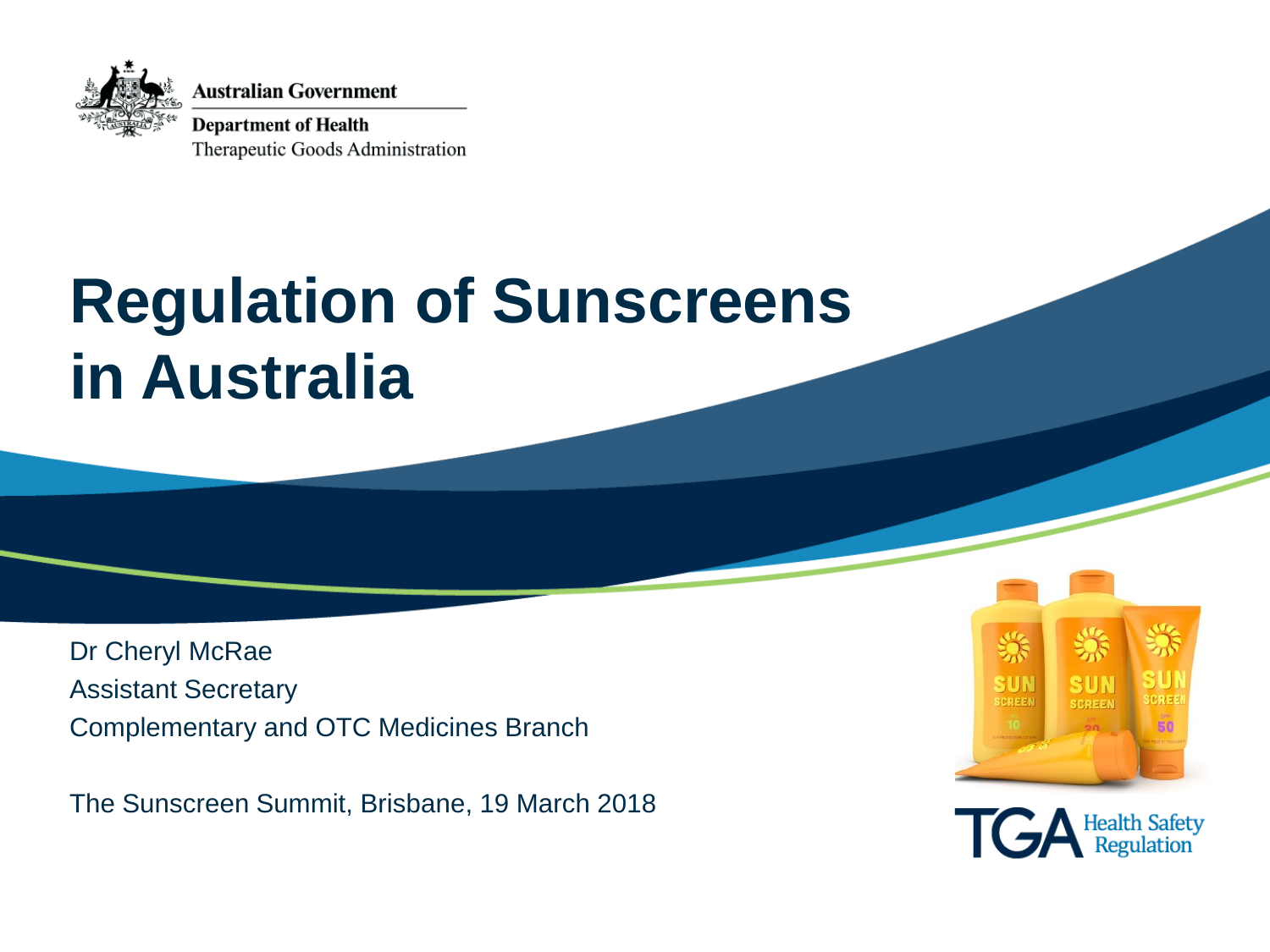

ustralian Government epartment of Health Therapeutic Goods Administration

## **Regulation of Sunscreens in Australia**



- In Australia, primary sunscreens are regulated as **therapeutic goods** by the TGA and are required to be included in the ARTG prior to being supplied.
- Most secondary sunscreens are regulated as cosmetics by the NICNAS and the ACCC.
- The vast majority **of therapeutic sunscreens** are considered lower risk (listed) medicines.
- The sunscreen summit 2018  $\frac{1}{1}$ Listed sunscreens are required to be manufactured in accordance with the principles of GMP and must comply with the requirements specified in the Australian and New Zealand Sunscreen Standard (AS/NZS 2604:2012).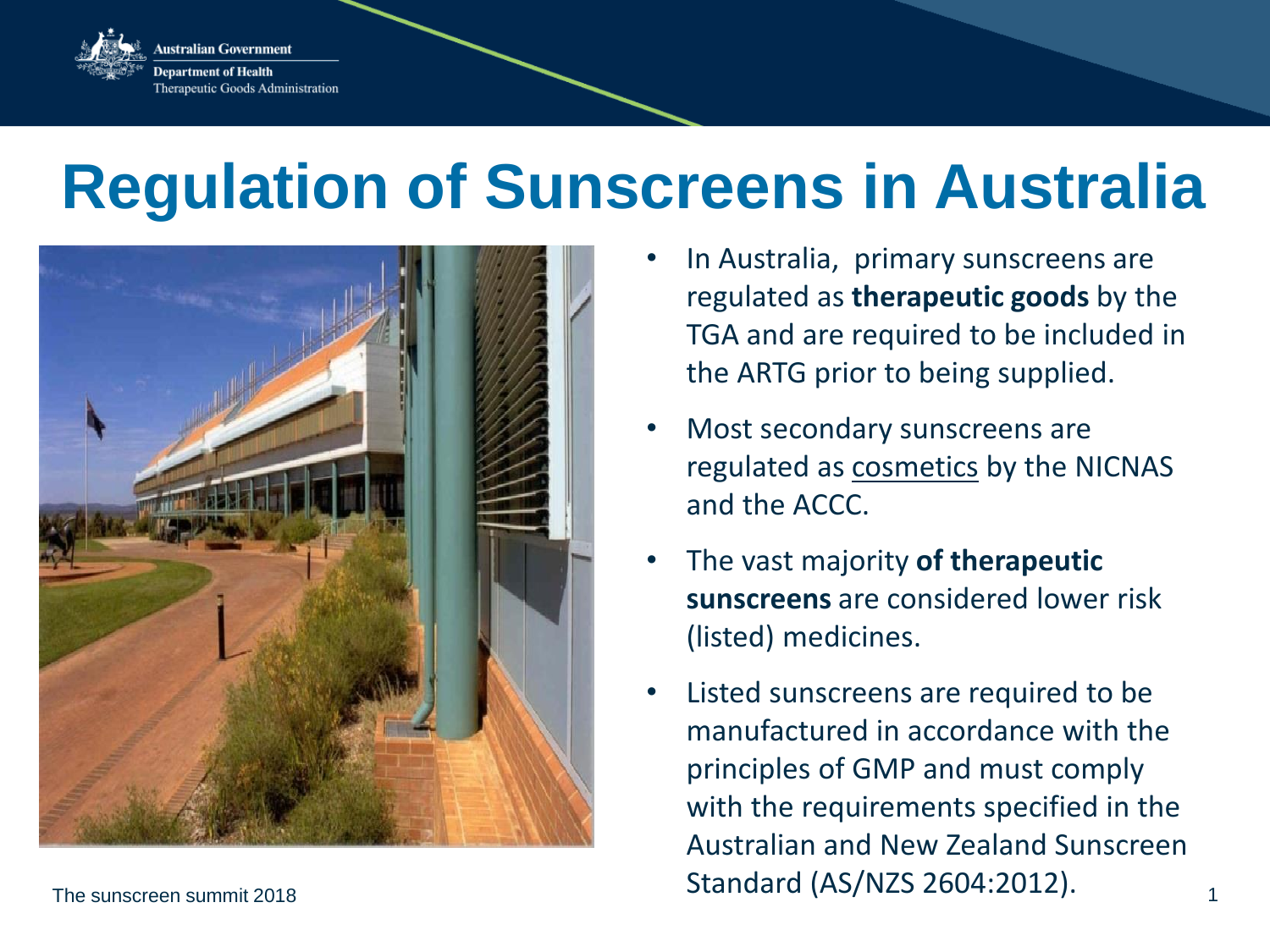

# **Primary vs Secondary Sunscreens**

- **Primary sunscreens** are products that are primarily used for protection from UV radiation, these are regulated as **therapeutic sunscreens** by the TGA.
- **Secondary Sunscreens** are those with a primary purpose other than sunscreening but which also contain a sunscreening agent. The TGA also regulate some secondary sunscreen products such as:
	- **Moisturisers containing sunscreen with an SPF greater than 15**
	- Sunscreens that contain insect repellant (greater than SPF 4)
- **The majority of secondary sunscreens are regulated by the NICNAS and the ACCC** and include products such as:
	- **Moisturisers with sunscreen, up to SPF 15**
	- Make-up products with any SPF
	- Sunbathing products with SPF between 4 and 15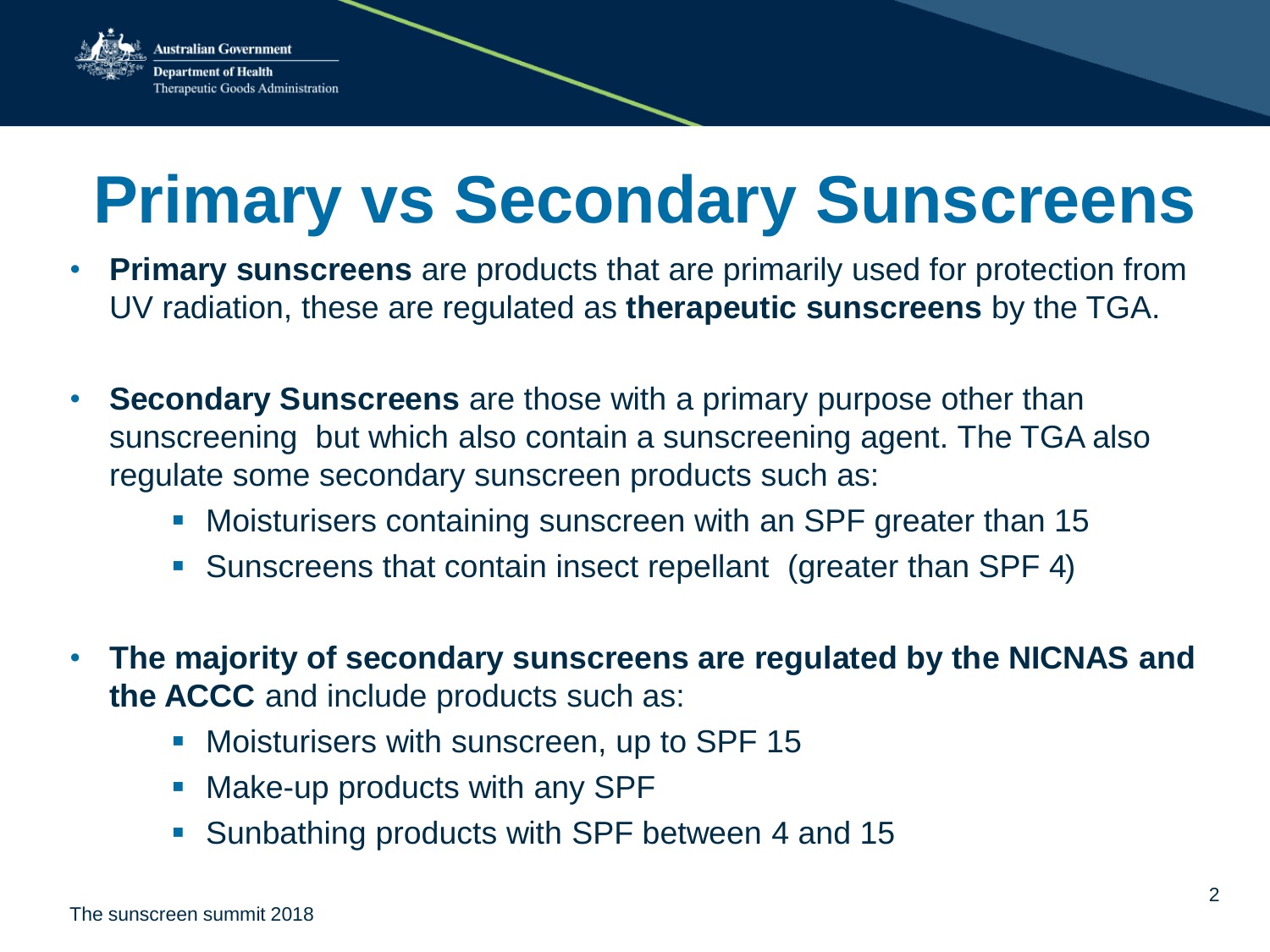

## **Regulation of medicines by the TGA**

- Medicines supplied in Australia must be on the **Australian Register of Therapeutic Goods (ARTG)**
- Two-tiered system for inclusion on the ARTG according to risk
	- **Listed** (low risk) medicines, or
	- **Registered** (higher risk) medicines

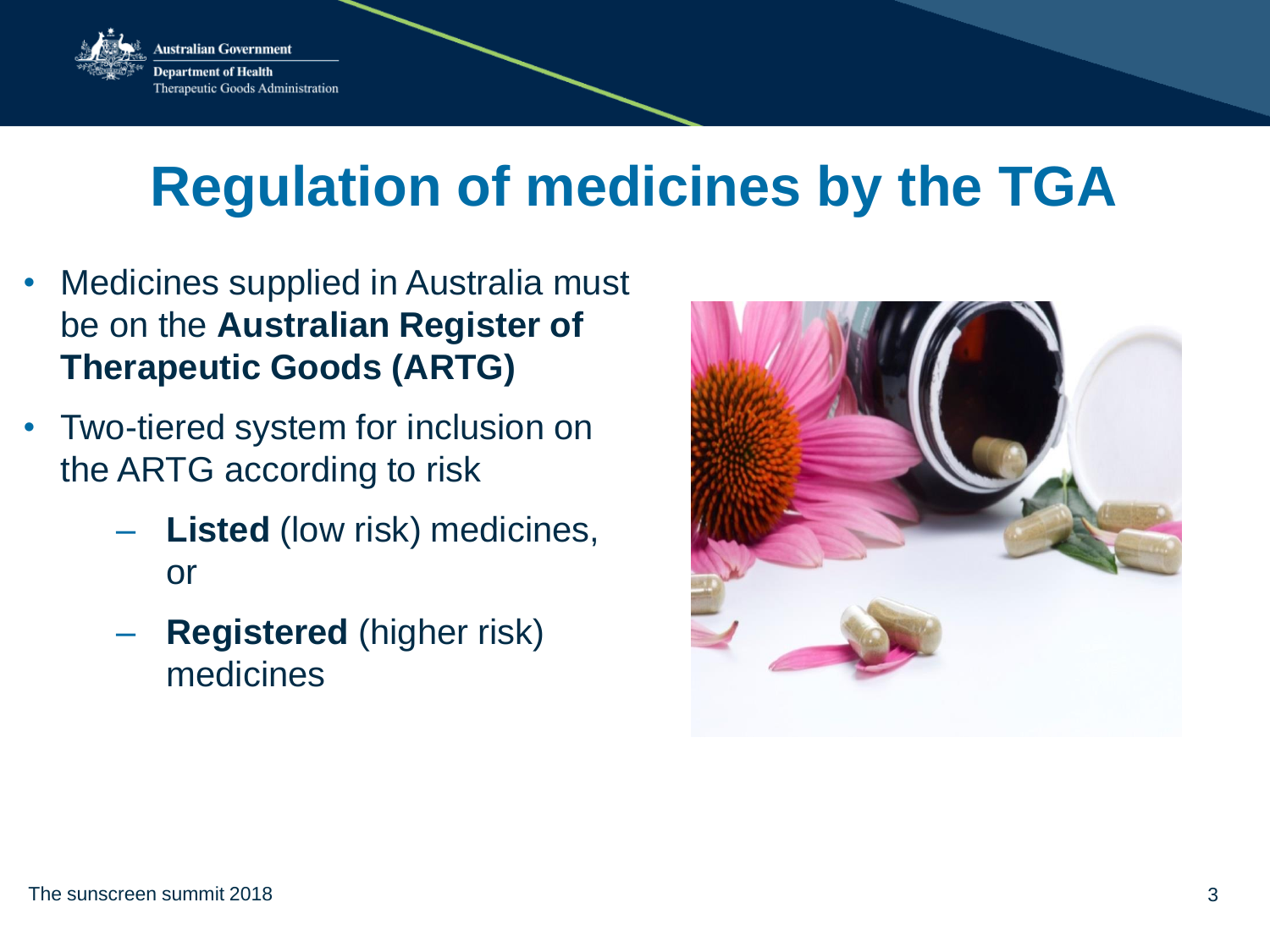

## **Regulation of therapeutic sunscreens**

- The vast majority of therapeutic sunscreens are **listed** medicines.
	- Required to be included in the ARTG prior to being supplied.
	- No pre-market evaluation of final product
	- Must comply with the Australian and New Zealand Sunscreen Standard (AS/NZS 2604:2012).

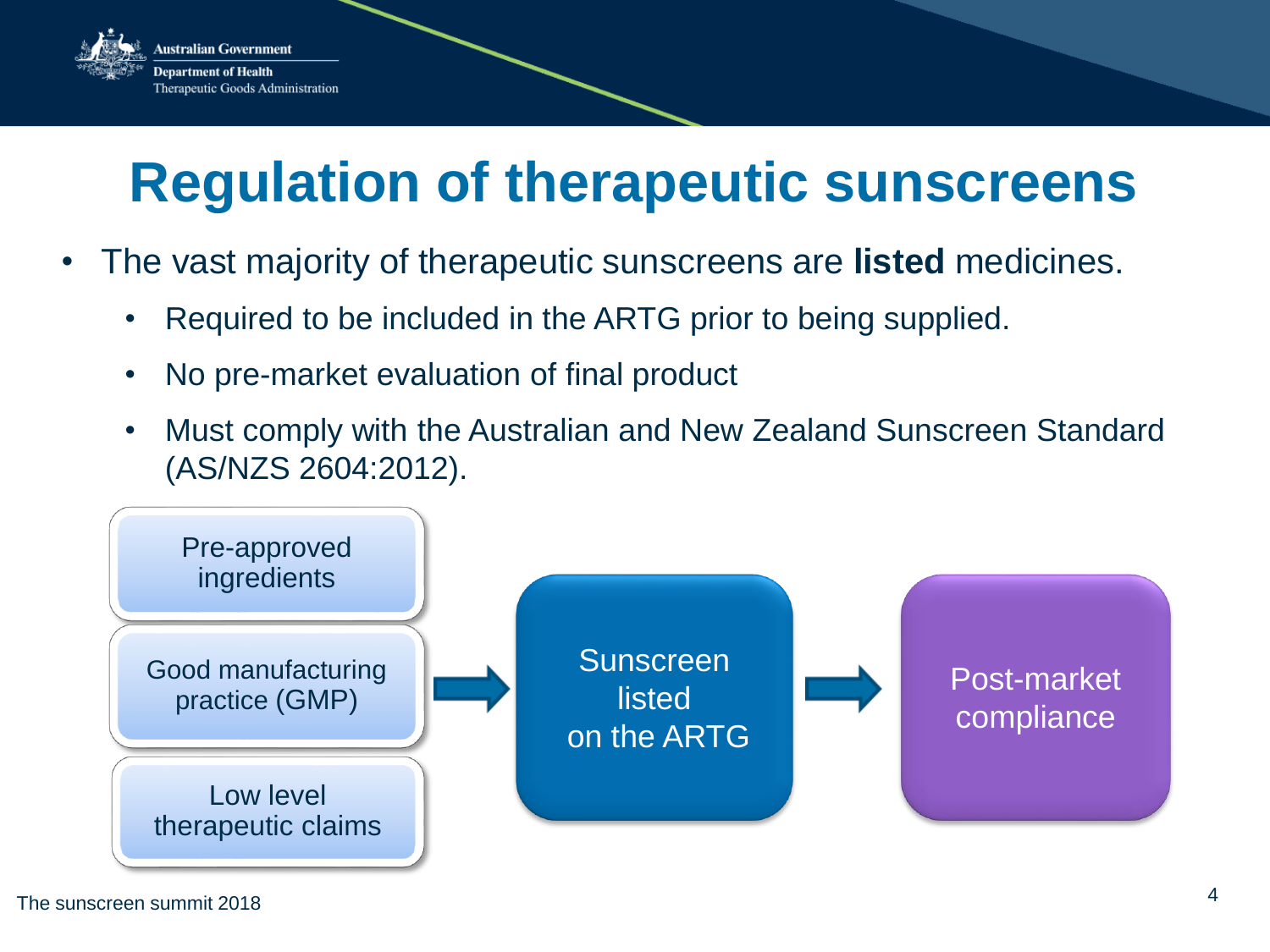

### **Pre-approved ingredients for use in sunscreens**

- Only approved ingredients may be used in sunscreens – Titanium dioxide, Zinc Oxide, 27 organic compounds
- Same list applies to Therapeutic and Cosmetic sunscreens
- Safety of active ingredients assessed and approved (TGA, FDA, etc.)
- Excipients all established pharmaceutical materials
- Microbiological Standards apply
- Label discloses all active ingredients (using AANs) and any excipients with potential for causing sensitivities or allergies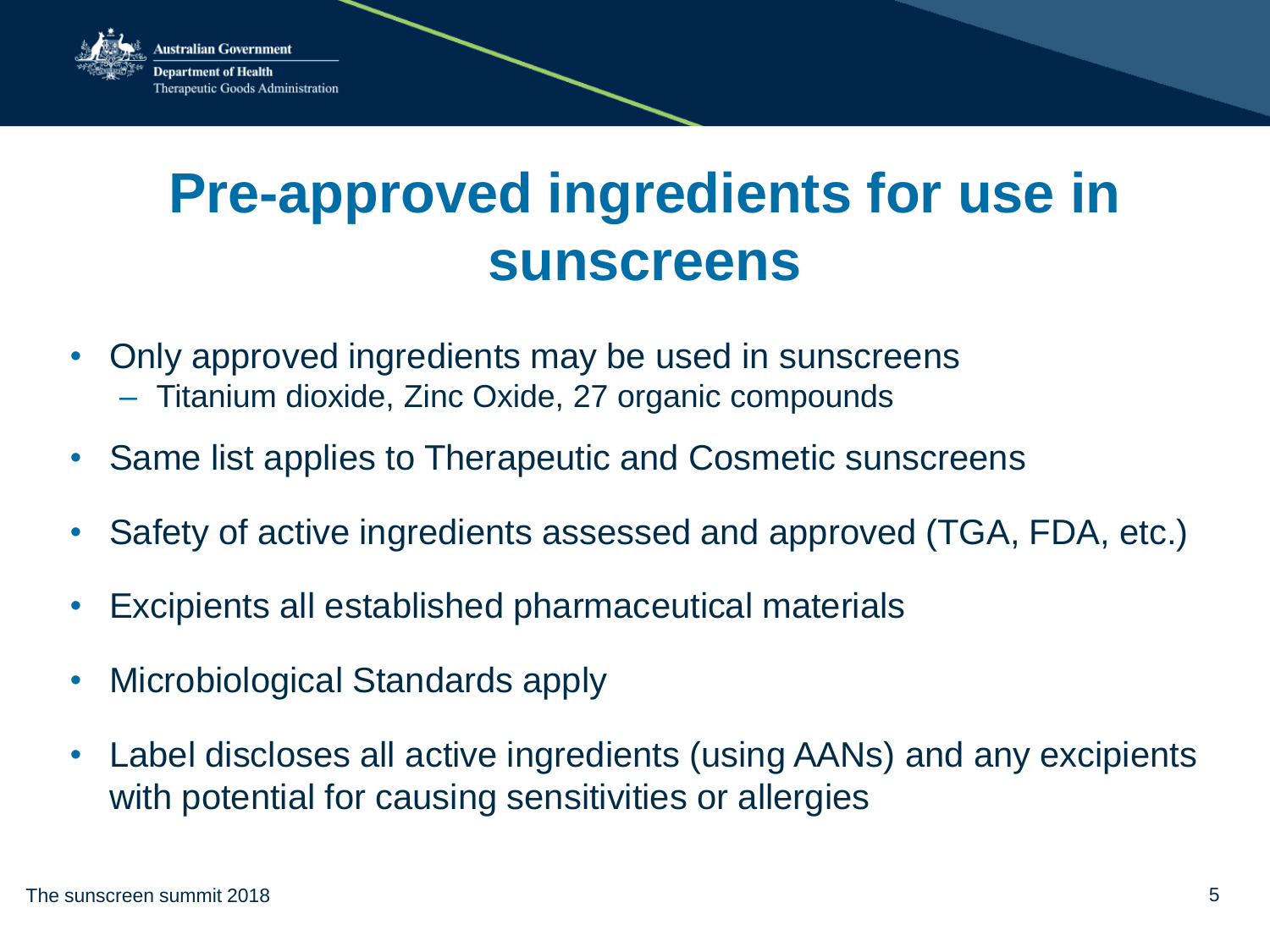

## **Quality of sunscreens and GMP**

- Manufacture of sunscreens must be in accordance with GMP, ensuring products are of an appropriate quality
	- Licensing and monitoring of Australian and overseas manufacturers
	- Post-market compliance reviews of GMP compliance
- Approved ingredients only (actives and excipients)
	- Pharmaceutical grade
- Other legislated instruments and standards that require:
	- Well-developed, stable formulations
	- Appropriate, comprehensive QC specifications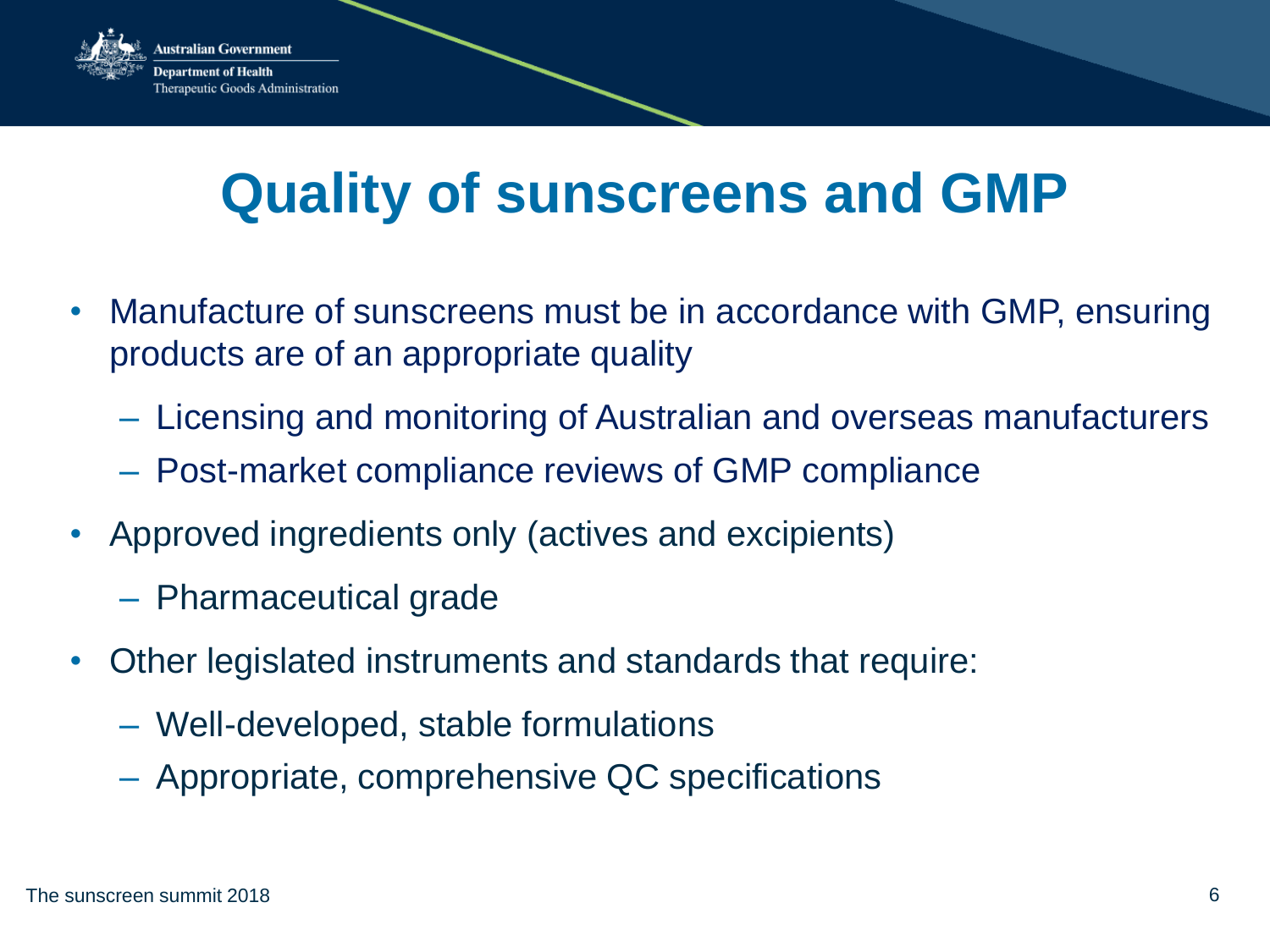

### **Efficacy of sunscreens**

- Upon listing, the sponsor must certify that they comply with the applicable legislative requirements; for sunscreens, this includes that:
	- Pre market testing has been conducted in accordance to AS/NZS 2604 for:
		- SPF
		- Broad Spectrum Protection (UVB and UVA)
		- Water Resistance (if relevant)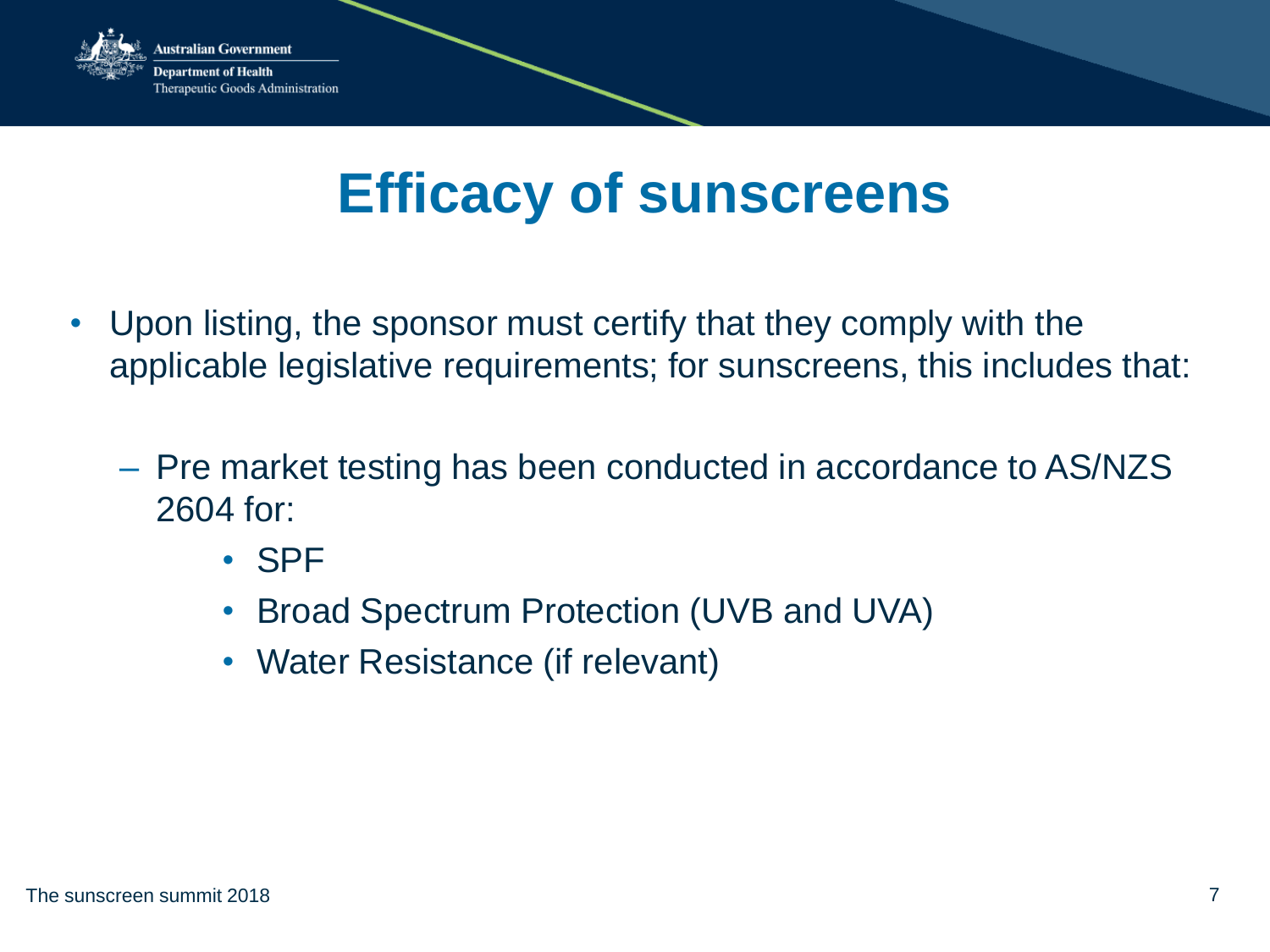

### **Sunscreen post-market compliance**

- TGA routinely conducts reviews and testing, both random and targeted towards specific issues, to ensure compliance of listed medicines with requirements.
- Since 2017, TGA has been conducting a desktop review of listed sunscreens (completion anticipated in March 2018)
- TGA laboratories undertook targeted testing of sunscreen formulations in response to consumer concerns in May 2017.
- The TGA Toxicology section updated its literature review on the topic of nanoparticle safety in May 2017.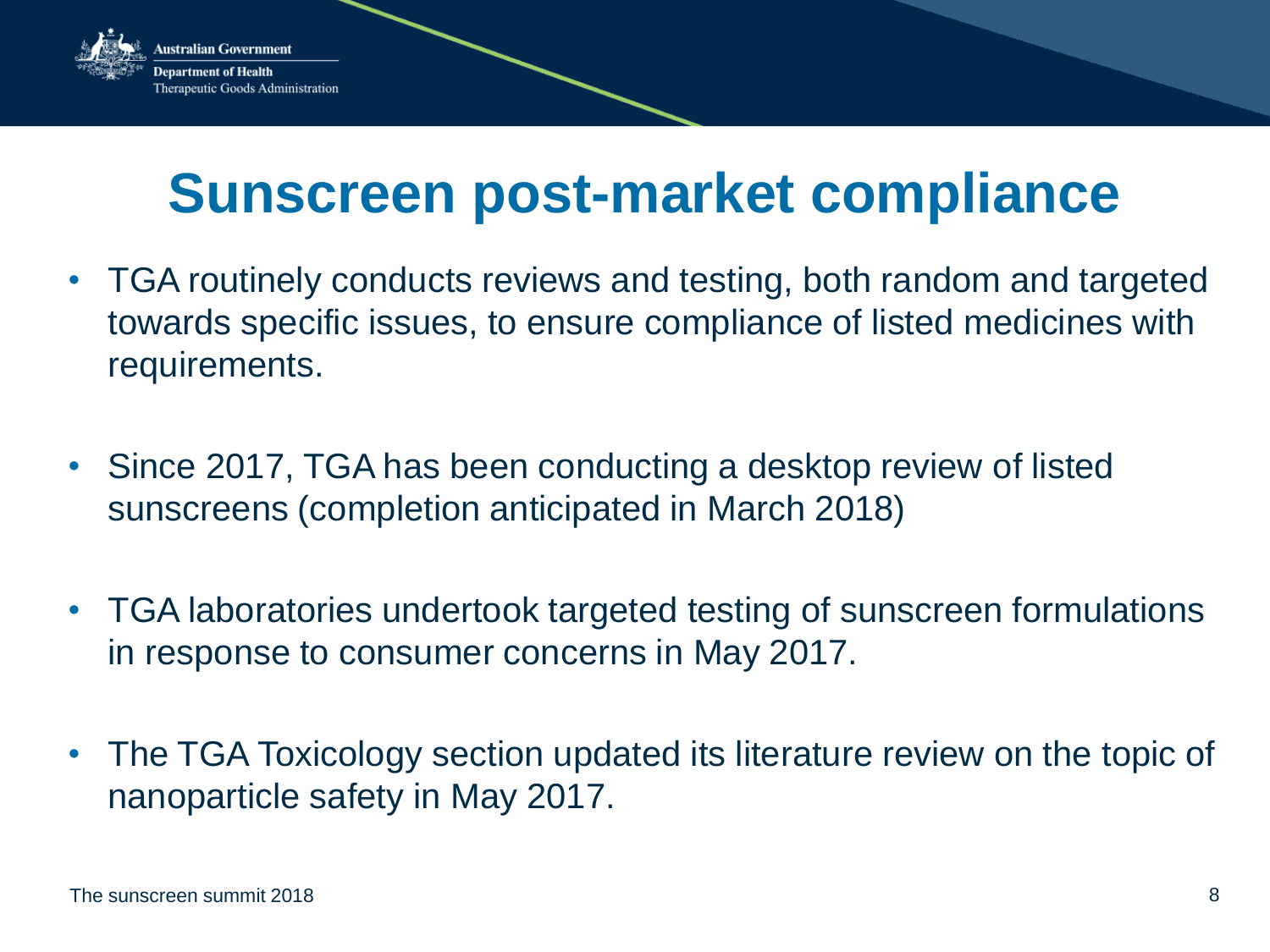

### **Targeted review of listed sunscreens**

#### Main objectives

• To review a representative sample of sunscreens listed on the ARTG to ensure that they are safe, of good quality and meet the required legislative and regulatory requirements.

#### Scope

- 174 products were selected out of 925 listed on the ARTG at that time
	- 81 contained ingredients (methylisothiazolinone and methylchloroisothiazolinone) for which the quantity restriction was scheduled to be tightened (0.01% to 0.001% in the SUSMP)
- Products included those that may also have come under scrutiny by the TGA (advertising, lab testing or adverse event) or the media.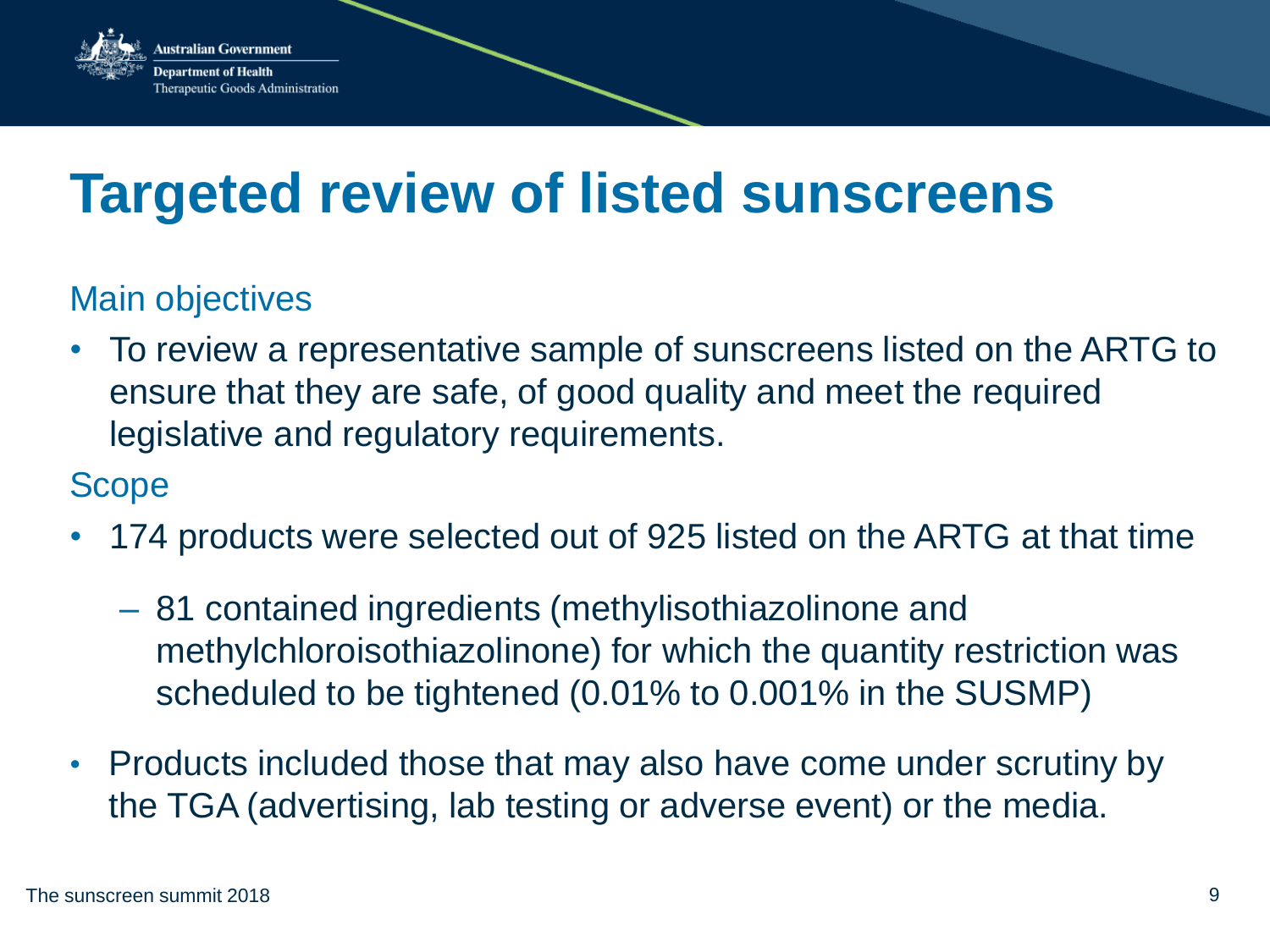

stralian Government rtment of Health Therapeutic Goods Administration

# **Information reviewed**

- **Product Label** Compliance to TGO 69 as well as meeting labelling requirements from the Sunscreen Standard AS-NZA 2601-1998
- **Manufacturing documents**  Product Formulations documents, Product Specification Documents and Certificates of Analysis for one batch of product
- **SPF testing data**
- **Water resistance testing data**
- **Broad Spectrum UVA/UVB testing data**

• *No laboratory testing was conducted as a part of this review*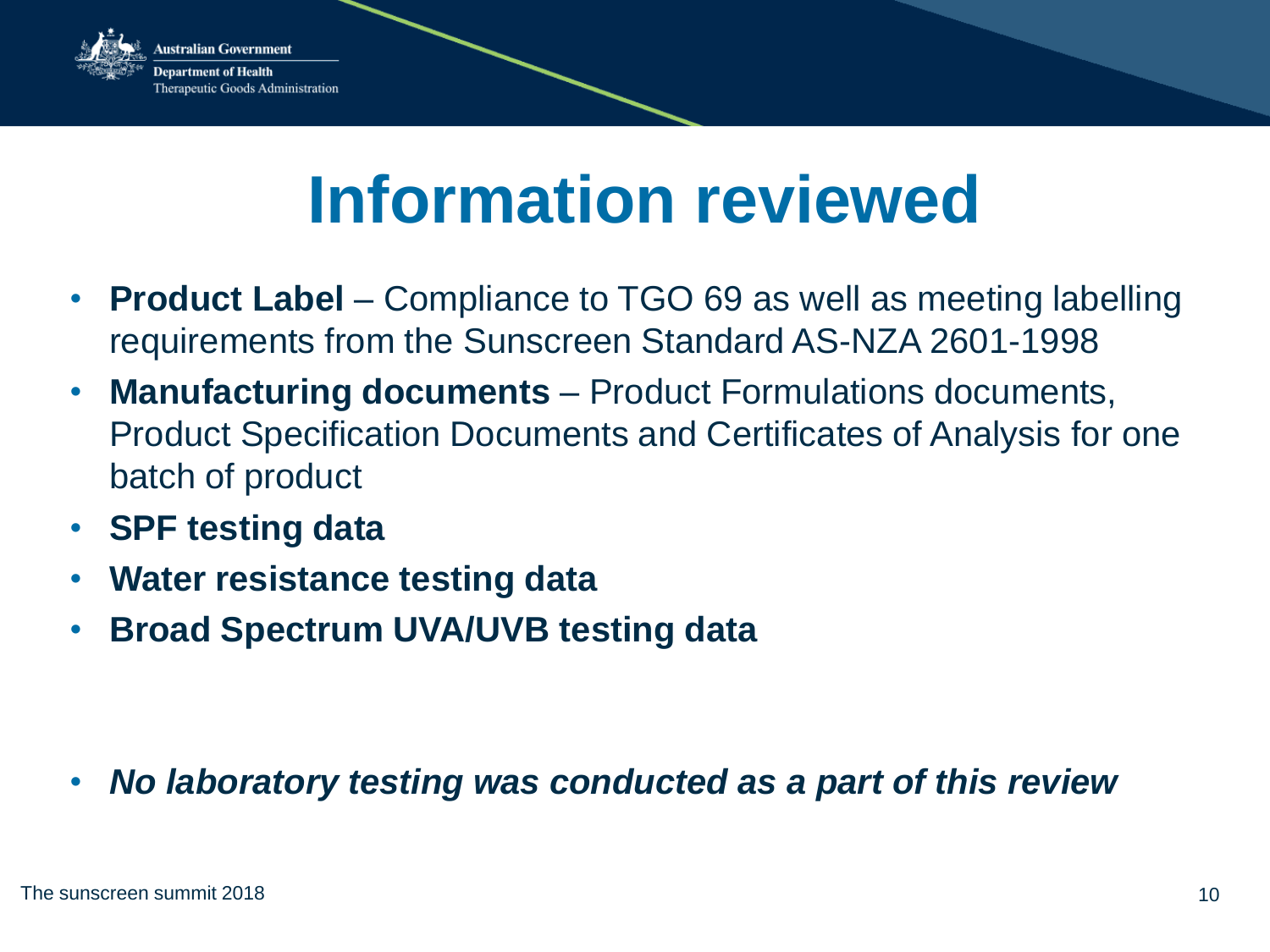

## **TGA lab testing of listed sunscreens**

- In response to consumer concerns , TGA Laboratory tested 31 commonly used sunscreens, including lotions, creams and aerosol sprays
- All products were found to contain the correct amount of active ingredients as listed on the label (90-120% of the label claim)
- Preliminary testing of aerosols indicated that the delivery rate (i.e. the amount delivered per second) differed between brands.
- SPF and broad spectrum testing was not conducted as part of this testing.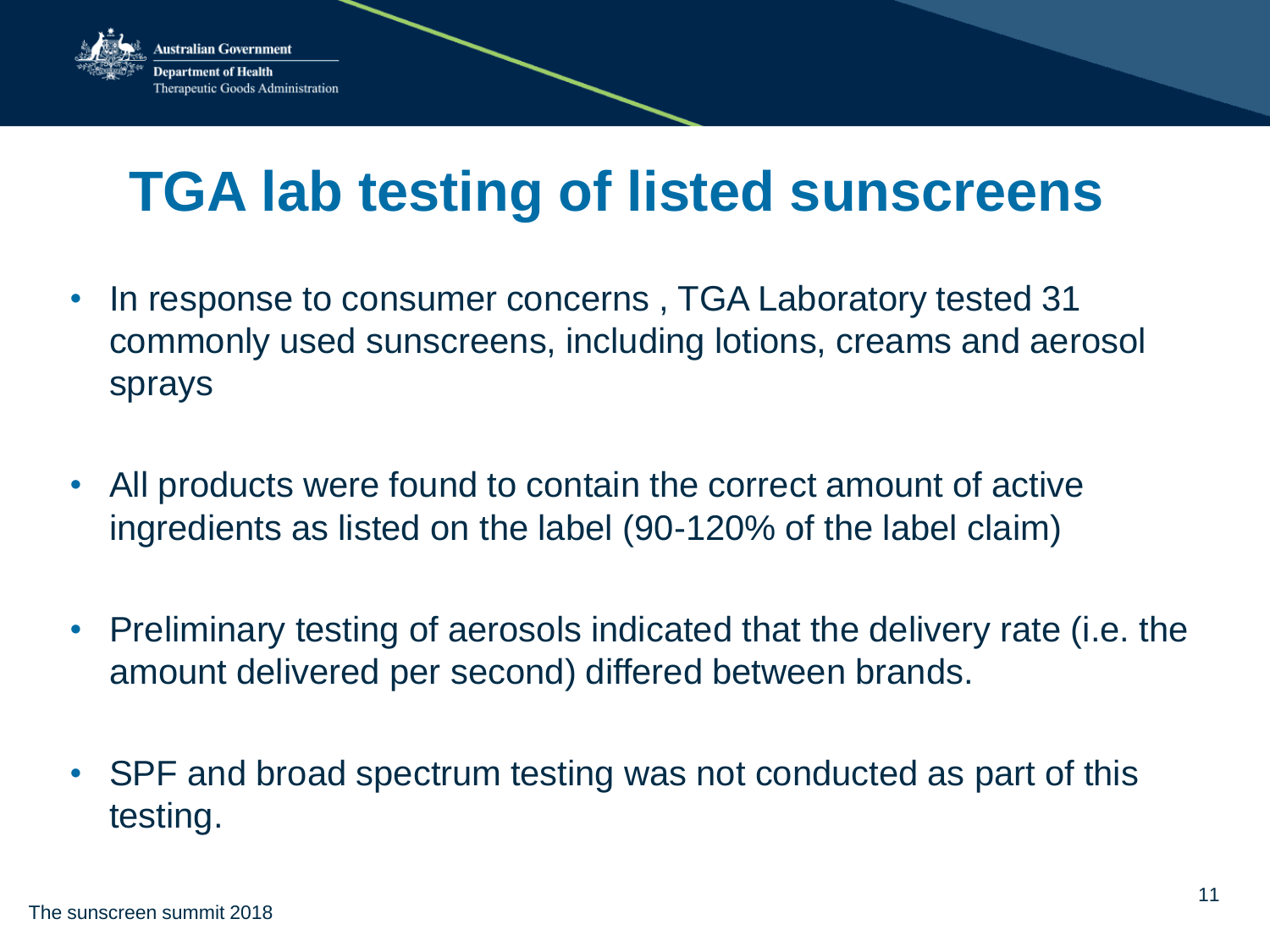

## **TGA literature review - Nanoparticles**

- In January 2017, the TGA published an updated literature [review](https://www.tga.gov.au/literature-review-safety-titanium-dioxide-and-zinc-oxide-nanoparticles-sunscreens) on the safety of titanium dioxide and zinc oxide nanoparticles in sunscreen
- *In vitro:* in the presence of UV light, these nanoparticles can cause cellular damage through the formation of reactive oxygen species.
- However, the vast majority of studies indicated the inability of nanoparticles to penetrate the skin
- Weight of evidence: nanoparticles do not reach viable skin cells and remain on the skin surface and outer layer of the *stratum corneum*
- If used correctly, nanoparticles from sunscreen will not achieve significant concentration in the systemic circulation

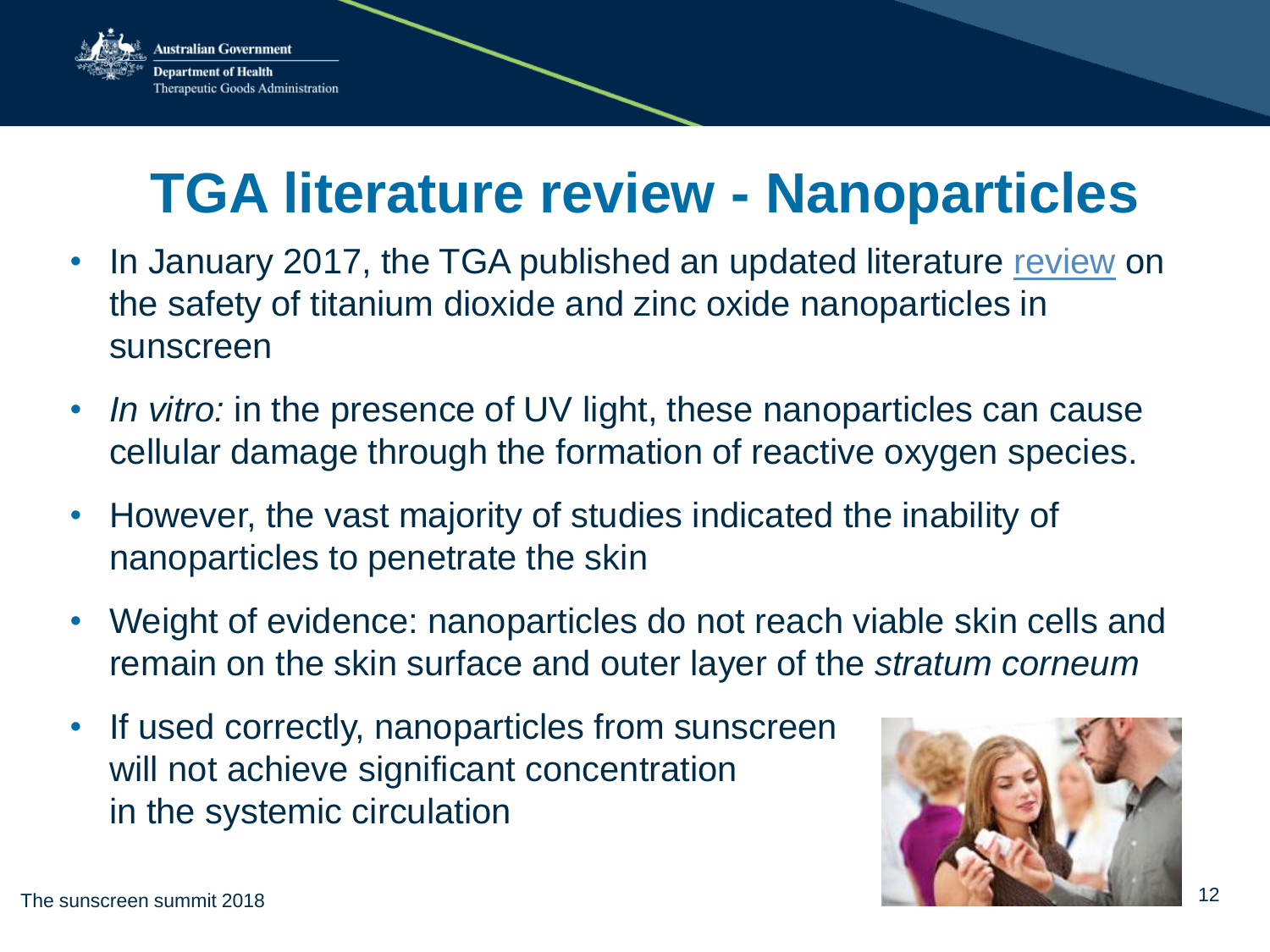

## **Emerging issues with sunscreens**

- The internet is now being used to provide people with many 'recipes' to make their own 'sunscreens'
	- No SPF or broad spectrum testing has been conducted for these formulations, nor has water resistance, stability or a general safety assessment of the ingredients being used
	- Common ingredients include a combination of zinc oxide with various oils, including coconut oil and essential oils for scent
	- The percentage of zinc oxide is suggested to provide the SPF value, with SPF values being suggested as SPF 20 when a 20% mixture is used
	- Other recipes do not use any ingredients that are approved for sunscreens
- **The TGA does not endorse/regulate the use of homemade sunscreen**
- Where products are found to be in breach of the therapeutic goods legislation the appropriate action will be taken